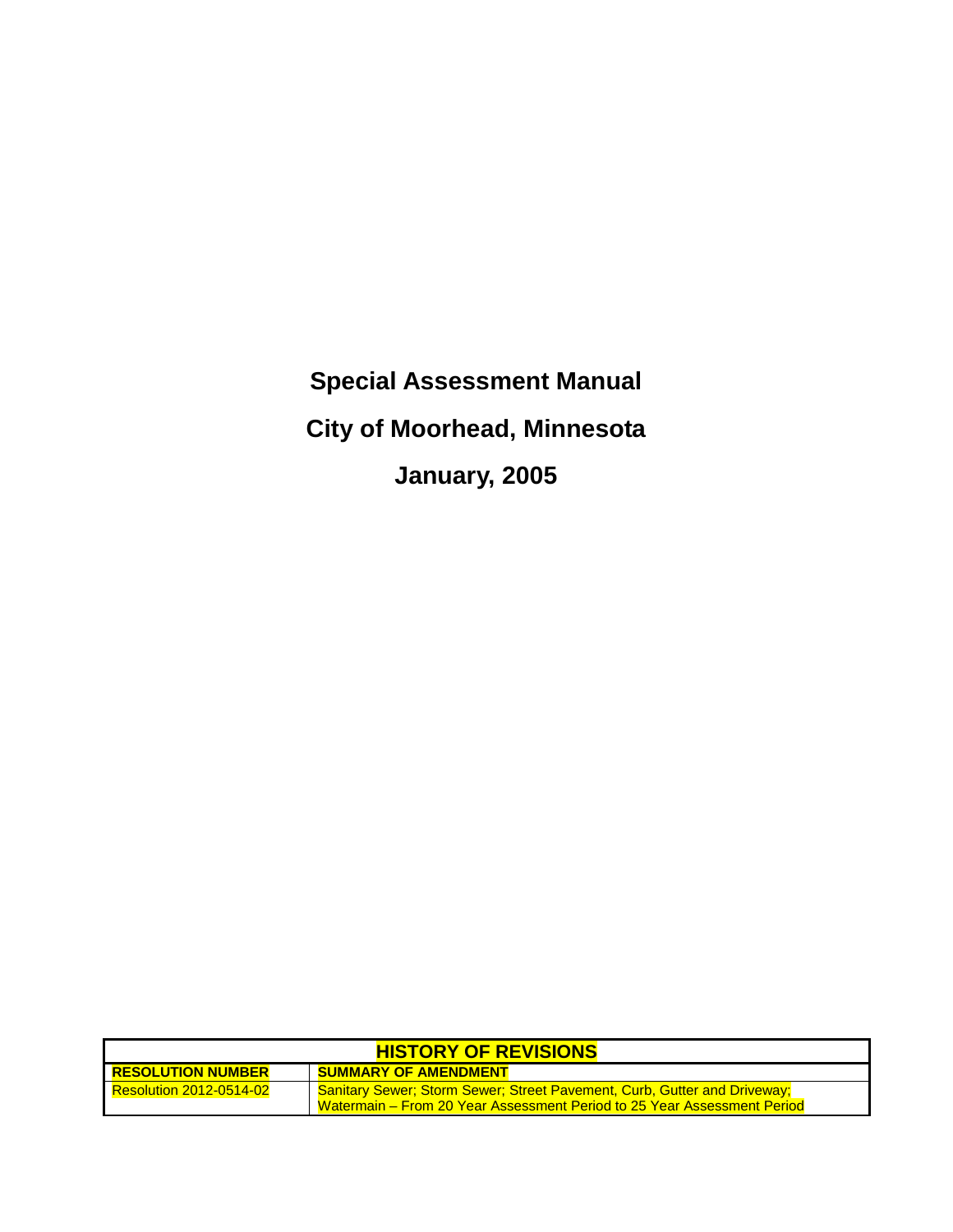# **TABLE OF CONTENTS**

| I. Special Assessment Policy Goals3              |
|--------------------------------------------------|
| II. Introduction / General Information4          |
|                                                  |
|                                                  |
| V. Determination of Assessable Cost11            |
| VI. Determination of Assessment Rate and Terms15 |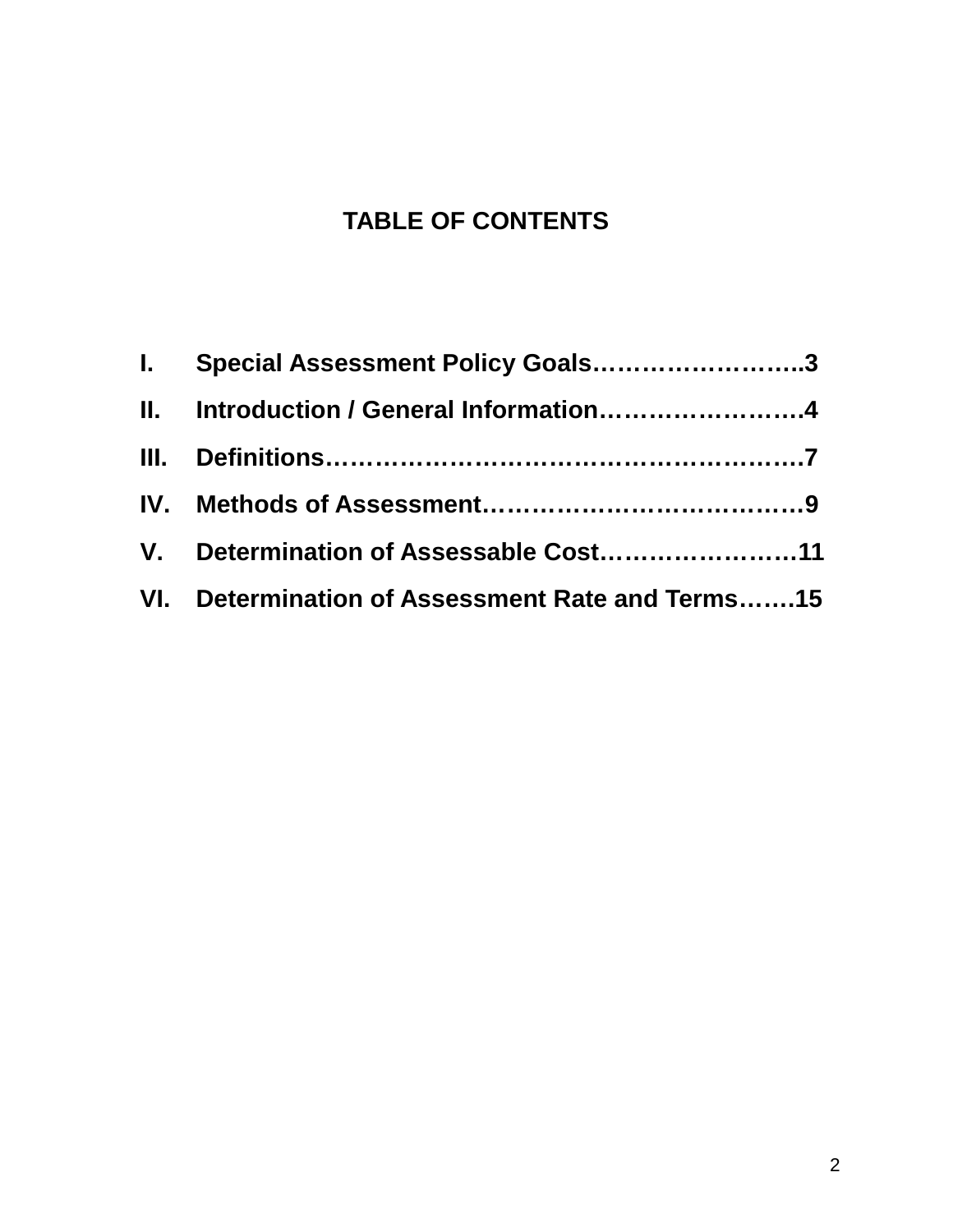## **I. Special Assessment Policy Goals**

The goals of the City's special assessment policies and procedures are as follows:

- 1. In combination with federal, state, county, and other local financial resources available to the City, provide a *stable and continuing source of funding* w*ithin the financial capacity of the City* to accommodate infrastructure needs for new development, redevelopment, and maintenance within the existing community in the most cost-effective manner.
- 2. *Balance needs and costs for new and existing infrastructure* to support and promote economic development and growth as well as maintenance within the existing community by providing for the equitable distribution of infrastructure costs to ensure that specific developments are financially selfsupporting to the extent warranted.
- 3. To provide a comprehensive, well-constructed and well-maintained infrastructure system that provides service to individual properties and takes advantage of *economies on a regional scale and flexibility in the timing of infrastructure development*.
- 4. To be *responsive to community needs and desires* for health, safety, welfare, accessibility, and mobility provided by new infrastructure and the maintenance of existing infrastructure.
- 5. To *function in harmony with the City's comprehensive plan and growth area plans* by providing the infrastructure and amenities associated with those plans thereby promoting orderly growth in areas where services are available or can be provided at the most reasonable cost.
- 6. Provide the City Council and staff with *guidelines and methods to efficiently distribute infrastructure costs to benefiting properties* in an equitable and consistent manner thereby enhancing the value of property by assigning a proportionate value of the improvements to the properties deriving benefit from the improvement.
- 7. To provide an effective tool for the management of municipal resources to support a *highly functional and well-maintained system of infrastructure* which promotes economic development and growth, fosters a sense of pride throughout the community, and facilitates the development and adoption of *short- and long-range capital improvement plans* by identifying the magnitude and sources of funding available.

The special assessment policy is intended to be a working document designed to guide the actions of the City Council and program activities of City staff. Although the special assessment policies and procedures are intended to provide for the equitable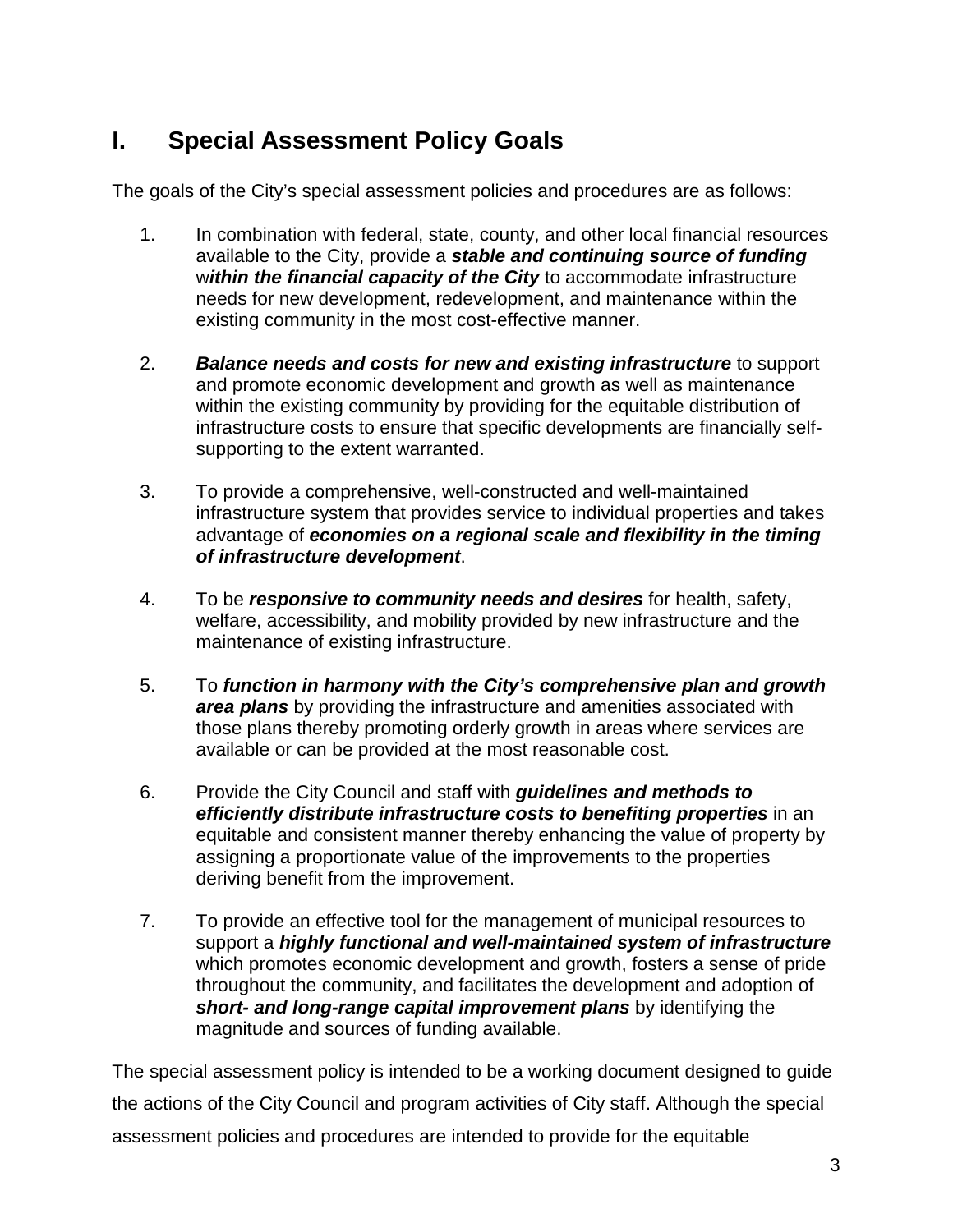distribution of costs proportionate to the benefits accruing to each improved property, the methods, in and of themselves, do not guarantee against challenges, successful or not, to the special assessments derived from them. The true measure of benefits resulting from public improvements is the increase in market value of land as a result of the improvement.

### **II. GENERAL**

#### **INTRODUCTION**

A special assessment is a levy on a property to defray the cost of public improvements. Chapter 429 of the Minnesota Statutes Annotated (MSA 429) grants cities the authority to use special assessments as a mechanism to finance a broad range of public improvements. The primary purpose of special assessments is to have the properties that benefit from public improvements pay as much of the cost of the improvements as is reasonable, thereby reducing a city's reliance on general property taxes. MSA 429 limits the amount that may be assessed to the amount that a property actually benefits from the improvement. In effect, this can only be determined by appraisals conducted before and after the improvements are constructed. In practice, cities base assessments on a percentage of the cost of the actual improvements, and attempt to apportion the cost equitably to each of the benefiting properties. This can be a complex and contentious process. Public improvements may be constructed without using special assessments, however, cities have limited funding options, and it is generally not economically feasible under current statutes to avoid special assessments altogether.

#### **METHODS AND STANDARDS OF ASSESSMENT**

Management of special assessment projects is a complex process and includes extensive work in engineering, design, construction, and administration of public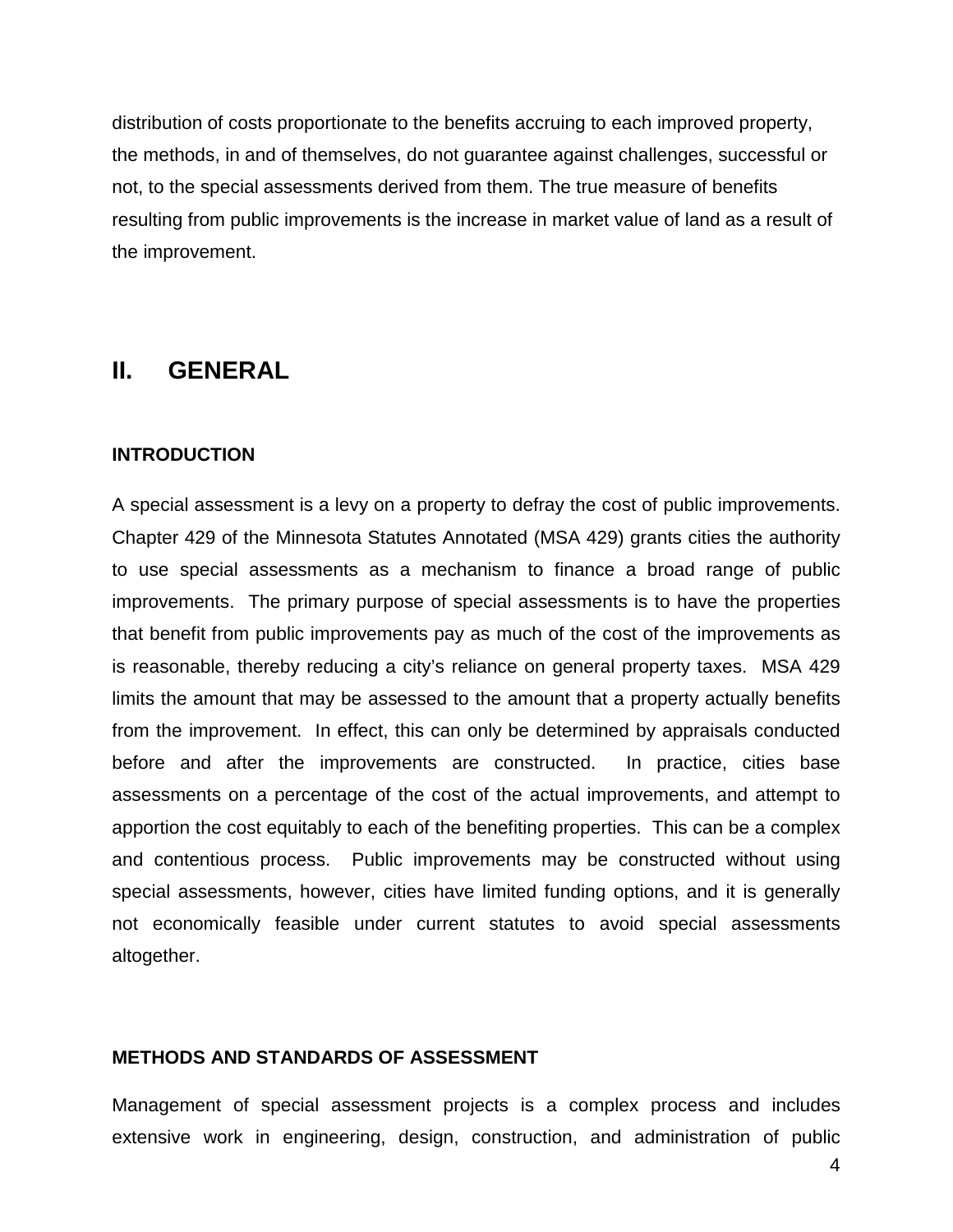improvements. Because of the importance of consistency with comprehensive planning and equity in assessing benefited properties, coordination is necessary among City agencies in various phases of development. In many instances, engineering staff is engaged in the planning and design of the system and is mandated to supervise construction to assure conformity with the plans and specifications approved by the City Council. The assessment process not only addresses the feasibility of physical construction but must also deal with affordability of the improvements.

The assessment process addresses:

- 1. Determination of the assessable share of the cost based on the type of improvements; and
- 2. Equitable apportionment of the assessable cost among the benefited property owners.

#### **CLASSIFICATION OF IMPROVEMENTS**

In meeting these responsibilities, the City of Moorhead has established a classification system for public improvement projects based on the design capacity and the level of use. Cost apportionment is based on the extent of use of the improvement by the benefiting property owners. City policies for street paving, curb, gutter, and sidewalk construction are a basic guide. The classification system groups improvements into the three categories listed below.

*Type I* improvements consist of projects that are mostly of benefit to the abutting properties, while Type II improvements consist of projects that benefit a larger, yet definable, area. Curb, gutter, and driveway improvements are always Type I improvements. Street construction, sidewalk, paving, storm sewer, sanitary sewer, and water mains may be Type I if solely designed to serve the abutting properties, but may also be Type II if the improvement benefits a larger area. For example, a local residential street is a Type I improvement, and therefore, the assessable cost should be wholly supported by the adjoining property owners. Collector or arterial streets, which are likely to be used by a broader segment of the public, should be proportionately assessed to a larger area.

Type III improvements consist of large-scale projects of benefit to the entire City regardless of location. The criteria for designation of any improvement as Type III is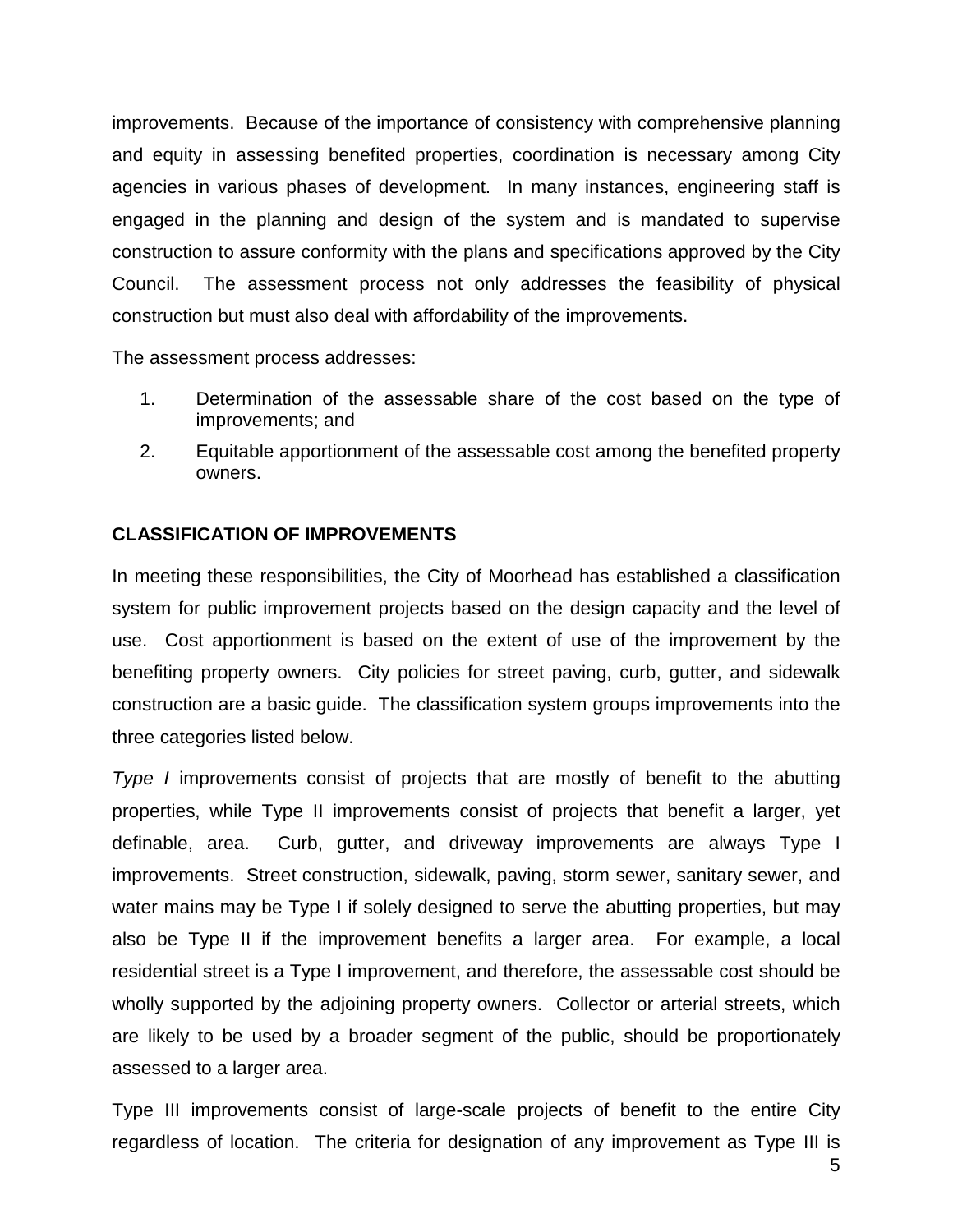that such facilities serve areas larger than a definable neighborhood or those areas separated by major identifiable barriers, such as the river, railroad tracks, or arterial streets. Typically, Type III Improvements are financed through a combination of Federal and State appropriations with a local match from available City funds, rather than through project assessments.

The assessment classifications are listed in Table 1 below. The City Council may from time to time adjust the classification of improvements to maintain the equitability of the assessment cost.

| <b>Type I Improvements</b>                                     | <b>Type II Improvements</b>                                             | <b>Type III Improvements</b>                                    |  |  |
|----------------------------------------------------------------|-------------------------------------------------------------------------|-----------------------------------------------------------------|--|--|
| Curb & Gutter                                                  | <b>Trunk Sanitary Sewers (greater</b><br>than 8" diameter)              | Bridges <sup>1</sup>                                            |  |  |
| <b>Sidewalks</b>                                               | Trunk Water Main (greater than<br>8" diameter) and Looped Water<br>Main | Community Facilities <sup>1</sup><br>Library<br>Law Enforcement |  |  |
| Sanitary Sewer Laterals (less<br>than or equal to 8" diameter) | <b>Collector/Arterial Streets</b>                                       | <b>Fire Station</b>                                             |  |  |
| Water Main (less than or equal to<br>8" diameter)              | Sidewalks & Boulevard Trees                                             | Collector/Arterial Streets <sup>1</sup>                         |  |  |
| Sewer & Water Services                                         | Neighborhood Parks, Tot Lots,<br>Playgrounds <sup>1</sup>               | Community Parks <sup>1</sup>                                    |  |  |
| <b>Local Streets/Alleys</b>                                    | Storm Drainage Improvements                                             | Wastewater Treatment Facilities <sup>2</sup>                    |  |  |
| Storm Drainage Improvements                                    | <b>Pumping Stations</b>                                                 | Water Tower <sup>2</sup>                                        |  |  |
| Boulevard Trees, Lights                                        | Sidewalks & Boulevard Trees                                             | Water Treatment Plant <sup>2</sup>                              |  |  |
| Other improvements authorized by law <sup>1</sup>              |                                                                         |                                                                 |  |  |

**Table 1. Assessment Classification**

<sup>1</sup>Generally supported by County-State-Federal Aid funds and/or City General funds

<sup>2</sup>Generally paid by user charges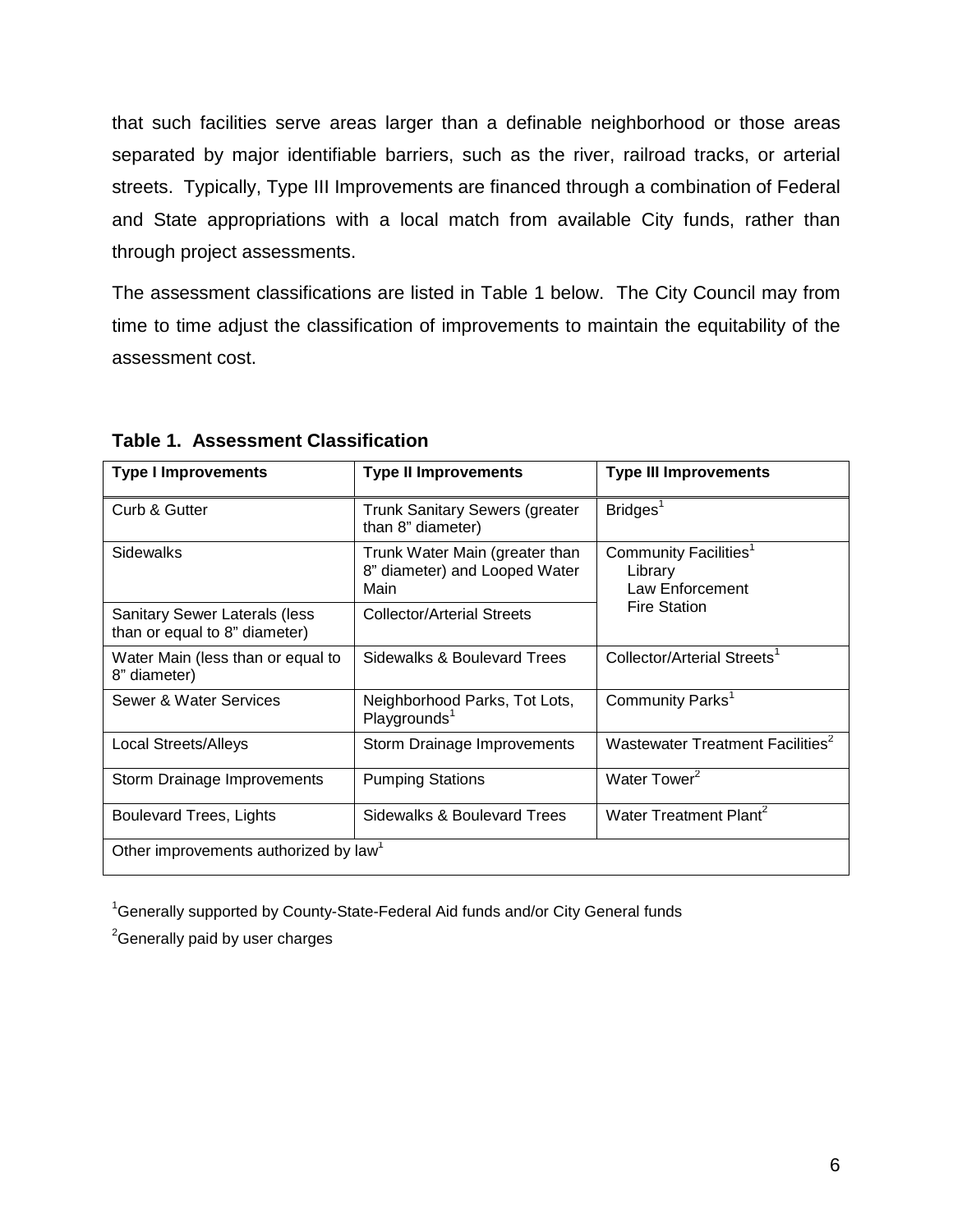### **III. Definitions**

- 1. Abutting Property: A property directly adjacent to public improvements.
- 2. Access: Properties shall be considered to have access to public street improvements when they may enter onto the improvement from their own private driveway, or when the street classification would allow the property to be granted driveway access. Properties shall be considered to have access to underground utility improvements when they directly abut and are within 150 feet of the utility.
- 3. Adjusted Area: An area of a benefiting property that has been modified by an adjustment factor to more accurately represent the true benefit that property receives from an improvement in comparison to other properties in the assessment area. The adjustment will be based on the improvement design parameters that area applicable to that parcel, as approved by the City Council. Design parameters that may be used to determine the adjustment factor include, but are not limited to, trip generation, stormwater runoff coefficients, water use and needed fire flow.
- 4. Adjusted Front Footage: A modified lineal front footage designed to compensate for atypical frontage of irregularly shaped lots and corner lots to make apportionment of assessments more equitable. The adjusted front footage may be greater than or less than the actual front footage.
- 5. Assessable Cost: Those costs of public improvements that have been determined to benefit specific properties. The assessable cost will be equal to the project cost minus the City cost. Project costs eligible for assessment include all costs associated with the improvements, including, but not limited to, land acquisition, demolition, construction, administration, engineering, legal, fiscal and other costs as determined by the City Council.
- 6. Assessable Footage: For new construction projects, the assessable footage is the total adjusted front footage of all of the benefiting properties. For reconstruction and rehabilitation projects, the assessable footage is the total front and side-lot footage of all of the benefiting properties.
- 7. Assessment Rate: The assessment rate is determined by dividing the assessable cost of an improvement by the total number of assessment units such as the total adjusted front footage or square footage, acreage, number of lots, or number of parcels.
- 8. Assessment Unit: Adjusted front foot, square foot, acre, lot, unit or a parcel of land.
- 9. Benefit: The increase in property value as a result of a public improvement such as a street, sidewalk, curb and gutter, water main, sewer, park, or street landscaping.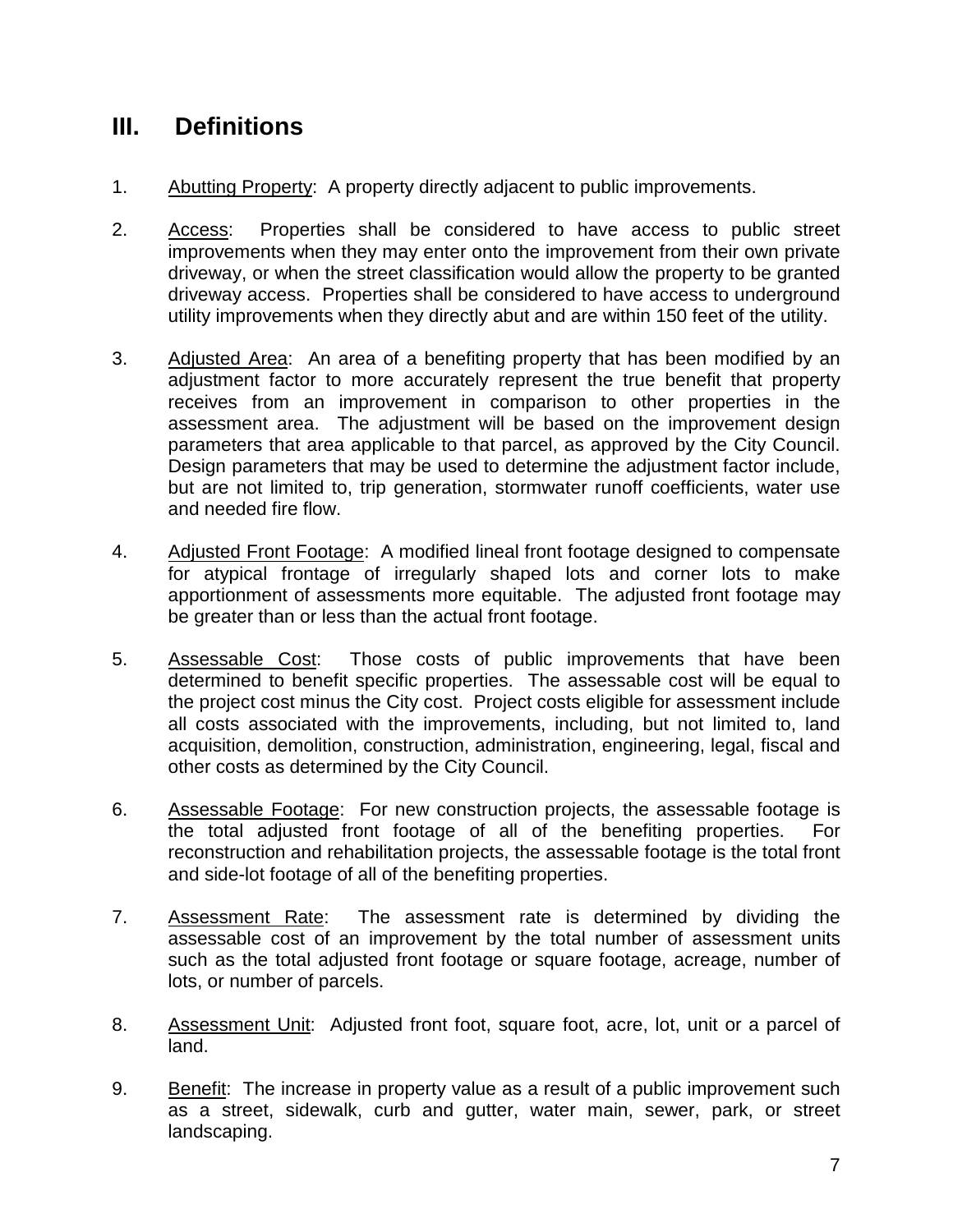- 10. Deferment: A process of postponing the collection of the cost of public improvements and funding them as a system cost with the intention of assessing the cost at a later date.
- 11. Front Footage: The distance measured along the right-of-way line that directly abuts an improvement, not counting Side-Lot Footage.
- 12. Green Acres: Owners of agricultural parcels meeting specific conditions established by State Statute may apply for "Green Acres" status. Parcels that have been determined to qualify as Green Acres are exempted from paying special assessments until they no longer qualify for Green Acres. Project costs that benefit Green Acres parcels may be determined to be assessable costs, and the City may defer those costs and assess them or otherwise charge them to the property after the Green Acres status no longer applies.
- 13. Improvement Standards: Terms and specifications for meeting the intent of the public improvement program adopted by the City of Moorhead.
- 14. Lot Definitions:
	- a. Corner Lot: A lot located at a street intersection having both front and side-lot footage.
	- b. Double frontage Lot: A lot with access to two separate non-intersecting or intersecting streets but not a corner lot.
	- c. Irregularly Shaped Lot: Those lots abutting curved streets, cul-de-sacs, or other lots where there is more than five feet of difference in length between the front and back lot lines.
	- d. Rectangular Lot: A lot with less than five feet of difference in length between the front and back lot lines.
- 15. Public Improvement: Capital improvements providing a special benefit to properties, including but not limited to streets, sidewalks, curb, gutter, sanitary sewer systems, storm sewer systems, water treatment and distribution systems, and other municipal facilities including offices, shops, athletic facilities, and meeting places for cultural and sport events.
- 16. Side-Lot Footage: In the case of corner lots, the longest distance measured along the right-of-way shall be considered the side of the lot, regardless of the address or the direction that the house faces, or the driveway location.
- 17. Special Assessment: A legal process whereby the benefited property is charged for all or a portion of the cost of public improvements.
- 18. Street: All public ways designed as means of access to the adjoining properties. Streets are classified into four groups:
	- a. Principal Arterial,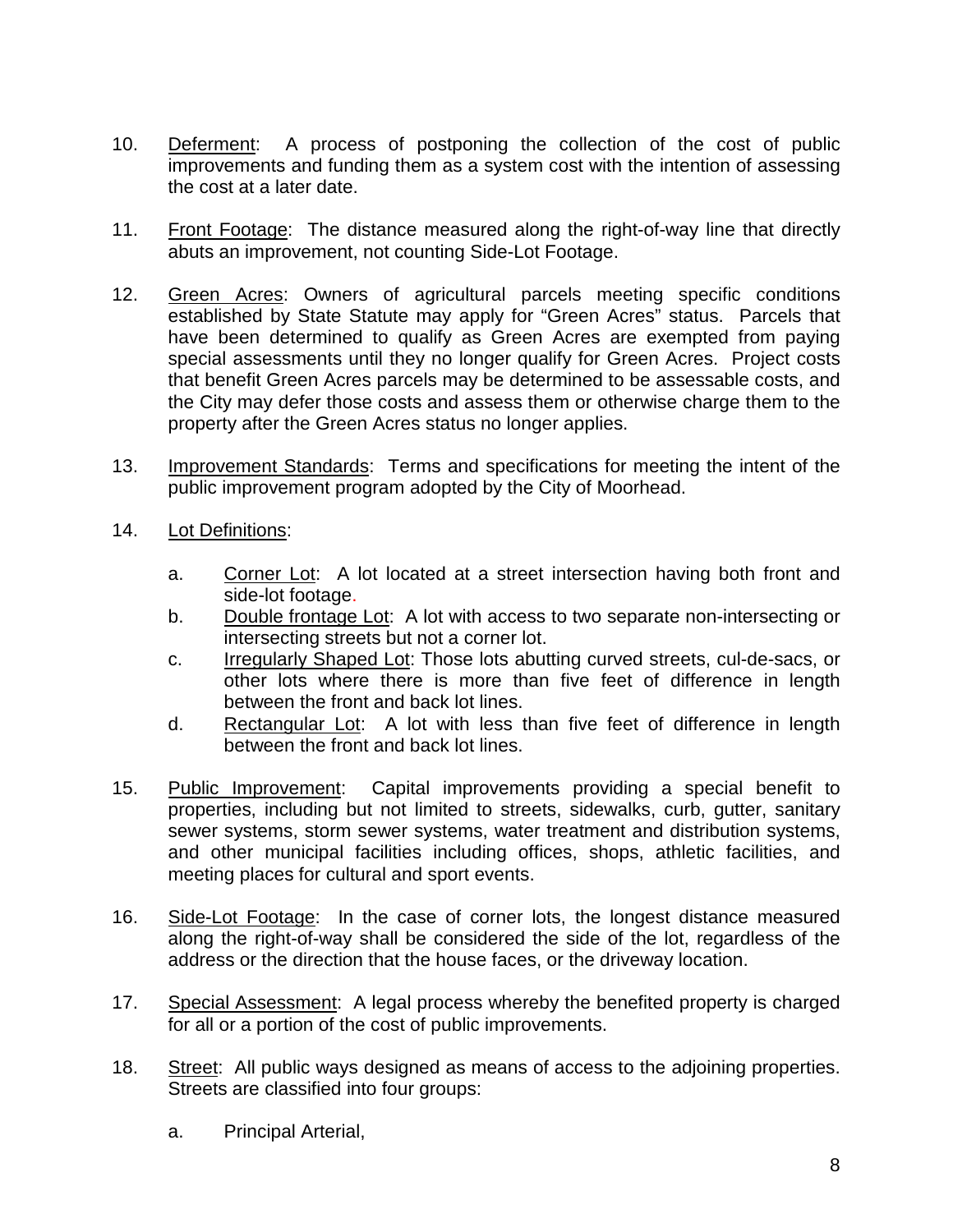- b. Minor Arterial,
- c. Collector, and
- d. Local.
- 19. System Cost: That portion of the assessable cost that benefits properties whose assessments are deferred because they qualify for green acres status, are located outside of the City limits, or are unable to make full use of the improvements due to factors beyond their control. The City may reimburse itself for such system costs from the benefiting properties when the basis for the deferral is no longer valid.

### **IV. Methods of Assessment**

The City of Moorhead has adopted the following three methods for assessment of public improvements:

#### 1. *Adjusted Front Footage Method*

This method computes the assessable frontage for the project and for each property. The assessment rate is obtained by dividing the total assessable cost by the assessable footage in an assessment district. The assessment for each parcel is then obtained by multiplying the assessment rate times the adjusted front footage for each property. If a project contains only rectangular lots, no irregular lots and no corner lots, the adjusted front footage shall be the same as the actual front footage. Adjusted front footage is determined as follows:

- a. For rectangular lots, the adjusted front footage shall be the same as the front footage at the right-of-way.
- b. For irregularly shaped lots, the adjusted front footage will typically be calculated as the width of the lot at a 25-foot setback from the right-of-way line, although other methods may be used at the City's discretion (such as average lot width) if they are determined to be more equitable.
- c. For corner lots, regardless of the orientation of the house, the adjusted front footage is the shorter of the two dimensions that abut City Streets. For irregularly shaped corner lots, the adjusted front footage shall be the shorter of the two abutting dimensions calculated in accordance with the policy for irregularly shaped lots. When the Adjusted Front Footage method is used, corner lots will not be assessed for improvement projects that abut only the side lot footage, unless the property has driveway access to BOTH streets, or unless otherwise approved by the City Council.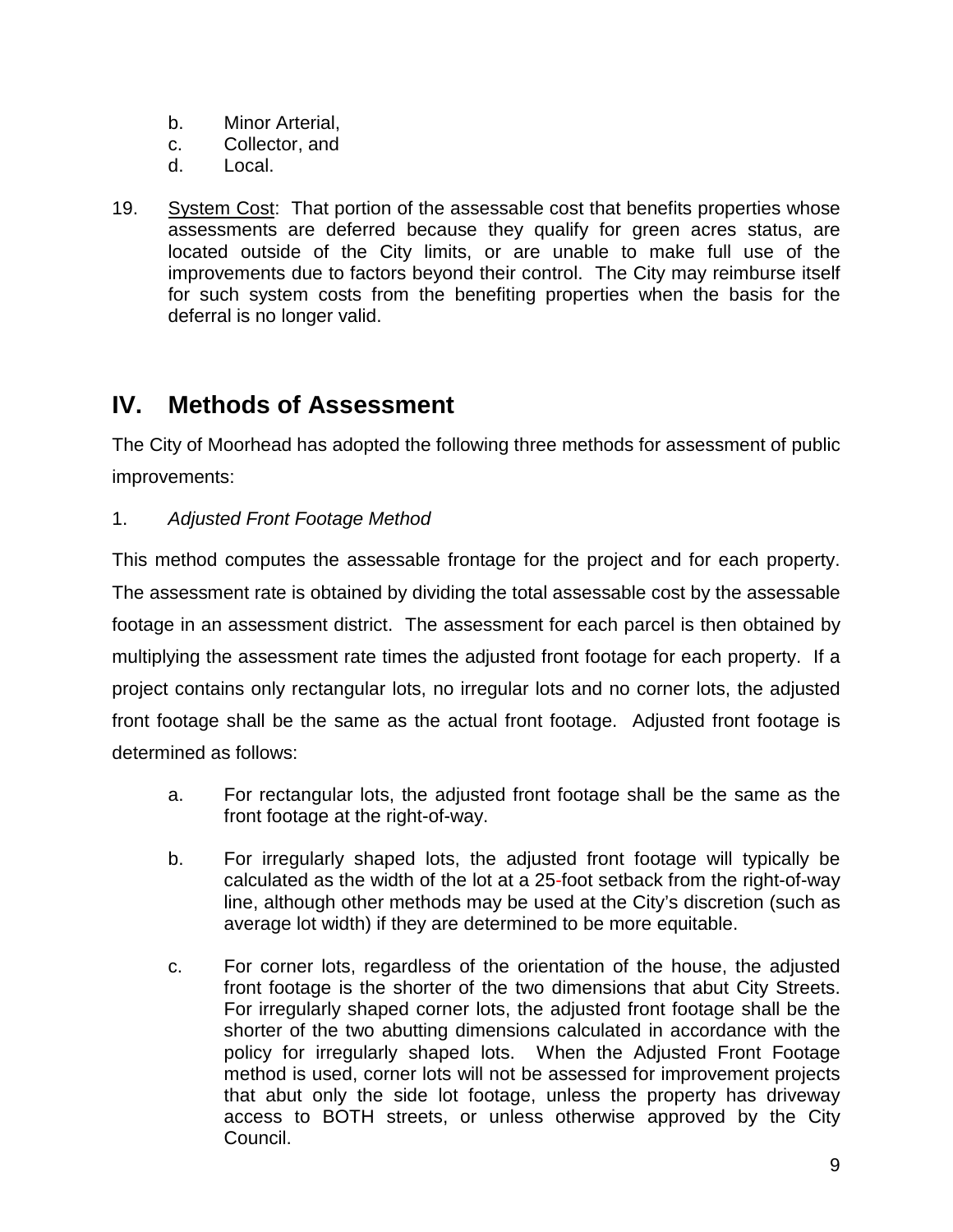d. Double frontage lots may be assessed for any street improvement that it has direct access to. The adjusted front footage for each improvement will be determined in accordance with the above-described policies, whichever is appropriate.

#### 2. *Area Method*

This method computes cost on a square foot or acreage basis. The assessment rate is determined by dividing the total assessable cost by the total benefiting area. A parcel's assessment is then determined by multiplying the assessment rate times the benefiting area of the parcel. When the benefiting area includes both platted and unplatted properties, the gross benefiting area will be used to apportion the benefit among the properties. An adjustment factor reflecting land use may be applied to a parcel's benefiting area in some cases. For example, for storm sewer design, the assumed rate of runoff per acre from a commercial lot is greater than the runoff rate from a residential lot. If all uses are the same in a project area (single family, multi-family, commercial, or industrial), the assessment rate is the same for all. Where there is variation in residential density or uses, the assessment rate may be adjusted to reflect the corresponding differences in benefit.

#### 3. *Fixed Cost Method*

This method computes the costs on the basis of individual assessment units. For example, sewer and water services, sidewalks, parks, street trees, and street lights typically are considered independent units. The total project cost is divided by the total number of assessment units to calculate the fixed cost. Assessment units could be determined on a per lot or per unit basis, or any combination thereof. For lots that may be further subdivided, the City may determine the number of assessable units based on the number of equivalent lots that could be created from a particular parcel.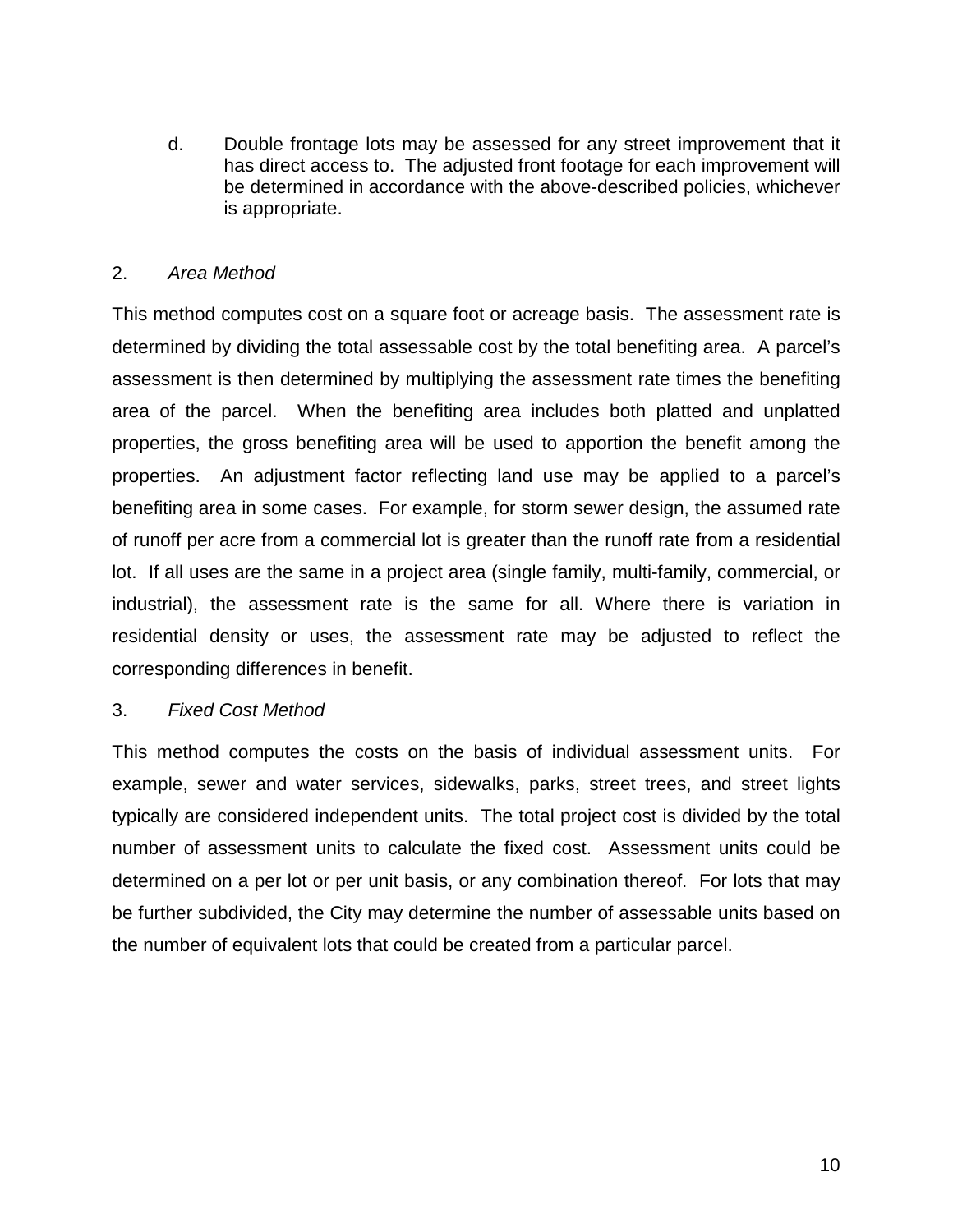### **V. Determination of Assessable Cost**

- 1. Sanitary Sewer: Assessments shall be based on engineering design standards. The assessable cost for installing sanitary sewer improvements shall be based on the level of service required by the property. In residential areas, 100% of the cost of installing sanitary sewer that is 8-inches in diameter shall be assessed to the abutting properties. The cost of pumping stations, force mains, and oversizing the sanitary sewer to provide service to properties that do not directly abut the improvements shall be proportionally assessed to the entire design service area. Where larger diameter sanitary sewers are required to serve commercial, industrial or institutional properties, the increased cost of installation shall be assessed to those properties. Where improvements are designed to serve an area beyond that of direct benefit, the City may defer that portion of the assessment and fund it as a system cost. The system cost shall be assessed or otherwise charged to the newly developing area as a system charge together with direct benefits for other services.
- 2*.* Storm Sewer: The assessment for the construction of storm drainage improvements shall be based on the level of service required by the property. The assessable cost shall be 100% of the total project cost for new or expanded storm drainage improvements, and up to 50% for reconstruction, in accordance with Section V of this policy. Assessment may be based on the area method and the following design standard for runoff:

| Type of Development             | Impervious Area | Design Runoff Coefficient |
|---------------------------------|-----------------|---------------------------|
| Single family residential       | .30%            | .50%                      |
| Multi-family residential        | 30-90%          | 50-90%                    |
| Commercial / Industrial / Other | $90-100\%$      | $90-100\%$                |

Where improvements are designed to serve an area beyond that of direct benefit, the City may defer the assessment and fund the increased project cost as a system cost. The system cost shall be assessed to the newly developing area as a system charge together with direct benefits for other services.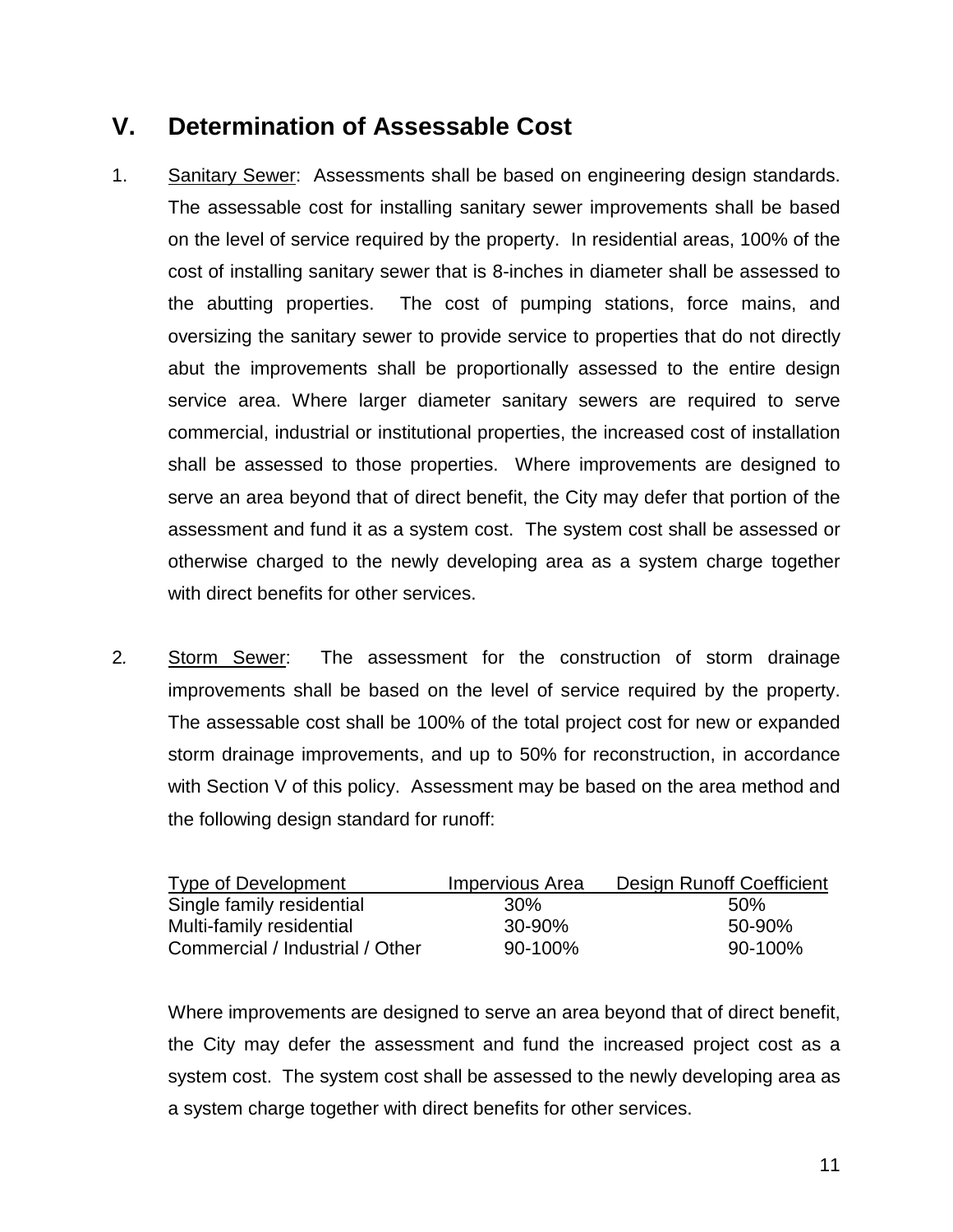- 3. Water System: The assessable cost for installing watermain improvements shall be based on the level of service required by the property. In residential areas, 100% of the cost of installing watermain that is 8-inches in diameter or less shall be assessed to the benefiting properties. The cost of oversizing the watermain for general distribution purposes shall not be assessed. Where larger diameter watermains are required to serve commercial, industrial or institutional properties, the increased cost of watermain installation shall be assessed to those properties. Assessment for watermain replacement shall be at the discretion of the Moorhead Public Service Department. Where improvements are designed to serve an area beyond that of direct benefit, the City may defer the assessment and fund the increased project cost as a system cost. The system cost shall be assessed to the newly developing area as a system charge together with direct benefits for other services.
- 4. Curb and Gutter: The assessable cost of curb and gutter installation shall be 100% for new construction, and up to 50% for reconstruction, in accordance with Section V of this policy. The benefited property shall be assessed on adjusted front footage.
- 5. Street Paving:
	- a. The assessable cost of new street paving projects shall be 100% of the cost of constructing the street. The paving of local streets shall be assessed to the abutting properties on the basis of adjusted front footage, fixed cost method, or as approved by the City Council. New collector and arterial streets shall be assessed to a wider area on an adjusted front footage basis, with the benefiting area to be determined by the City and approved by the City Council. Parcels that have access to new collector and arterial streets may be assessed on the adjusted front footage basis for the cost of constructing a local street in addition to the area-wide assessment, as approved by the City Council.
	- b. The maximum assessable cost of local street reconstruction or rehabilitation projects shall be 50% of the total project cost necessary to construct a street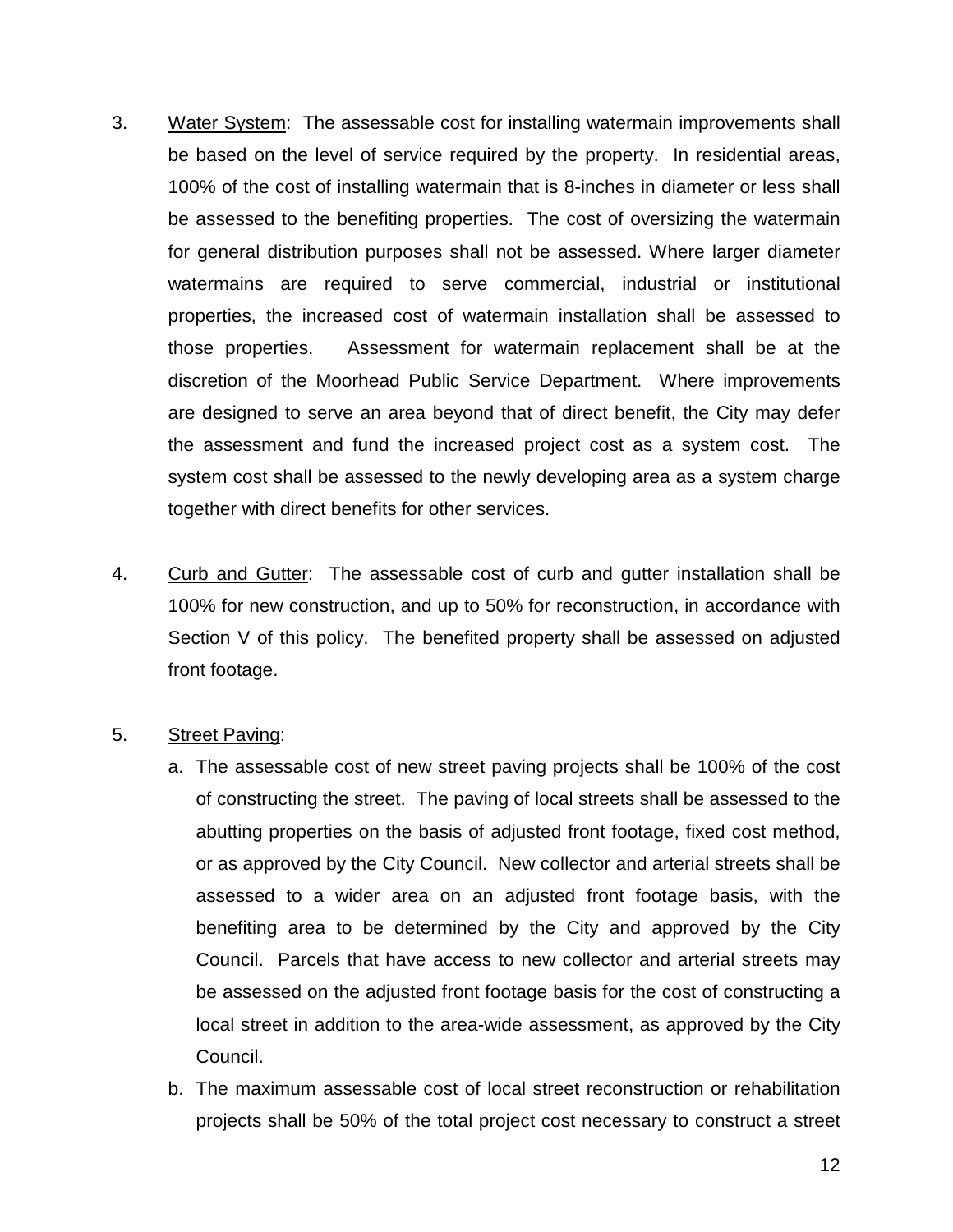36-feet wide from face of curb to face of curb to the current City typical section for local streets. The remaining cost shall be a City cost. The reconstruction or rehabilitation of collector and arterial streets may be assessed using the area-wide or local adjusted front footage method, or a combination of both. The local adjusted front footage method will only be used for those properties that both abut and have direct access to the limited access streets. The local adjusted front footage assessment for arterial and collector streets shall be calculated the same as if it were a local street. For the area-wide adjusted front footage method, up to 50% of the total project cost, regardless of street width and typical section, may be assessed to all properties that are located within the benefiting area. City Staff will determine the limits of the benefiting area for each arterial and collector street and recommend it for the Council's approval. The remaining cost shall be a City cost.

- c. For multi-family, commercial, industrial and institutional properties, the adjusted front footage may be multiplied by a factor representing the traffic volume generated by these uses as compared to single family residential.
- d. The assessable cost of frontage roads and alleys will be the same as for local streets, and should be wholly assessed against the abutting properties.
- 6. Sidewalk: The adjusted front footage or fixed cost method may be the basis for assessment. The assessable cost for sidewalk improvements shall be 100% for new construction, and up to 50% for reconstruction, in accordance with Section V of this policy.
- 7. Driveway Approaches: The assessable cost for driveway approaches, both new and reconstructed, shall be 100% except when the reconstruction is required by changes in street grade.
- 8. Sewer and Water Services: The assessable cost for the construction or replacement of sewer and water services shall be 100% of the project cost. The fixed cost method will be used to calculate the assessment.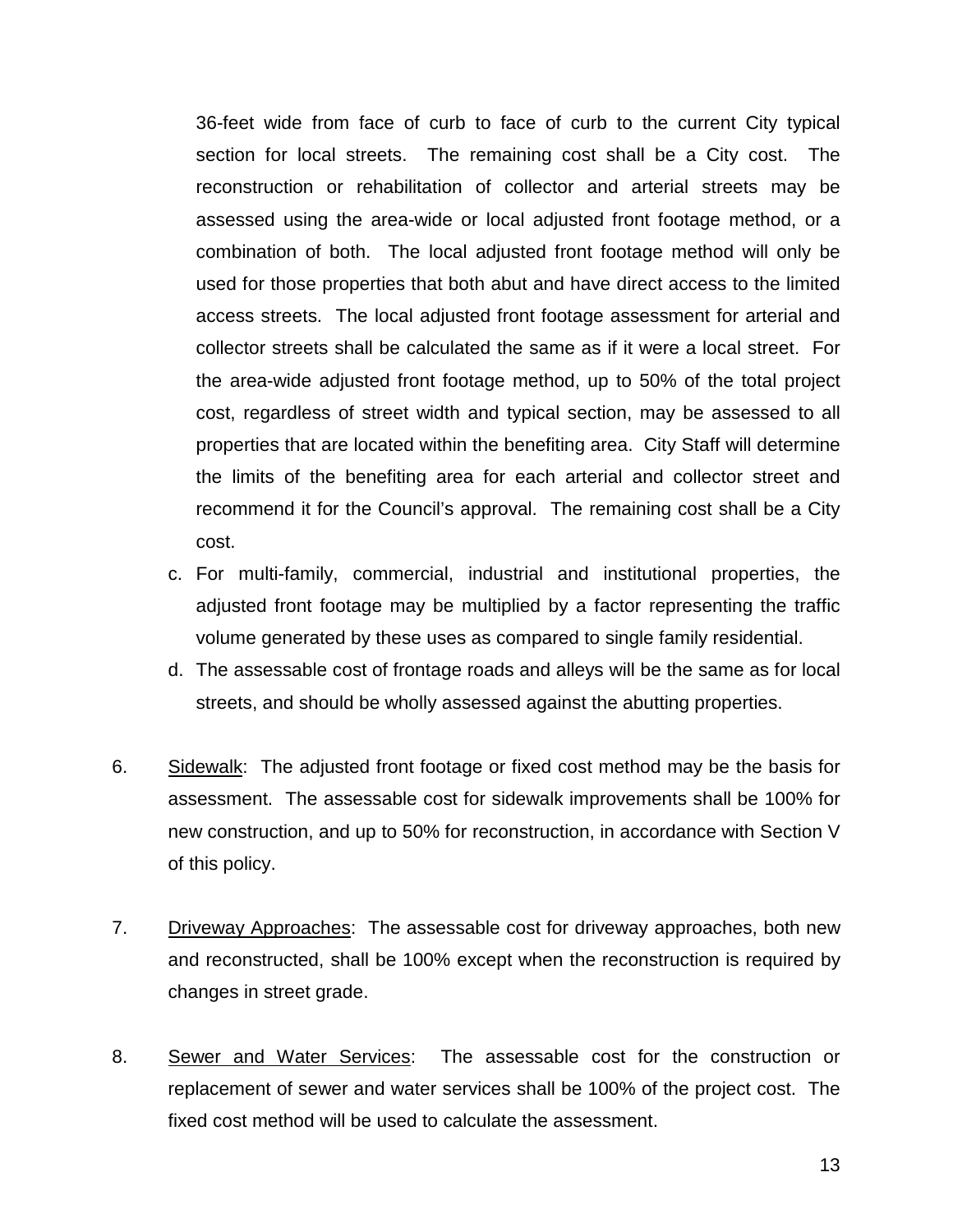- 9. Assessment Deferral Procedure for Green Acres Parcels: In cases where improvement projects are determined to benefit properties that have been certified to qualify for Green Acres exemption, the City will determine that portion of the project cost that benefits those properties, and finance that portion of the project cost as a system cost. During the period of deferral, interest shall be applied annually to the unpaid balance at a rate equal to the bond rate for that project. An alternative interest rate may be adopted by resolution of the City Council at the time the original assessment is adopted. Once the benefiting properties no longer qualify for Green Acres status, the City may recover the system cost either through assessments (for utility projects) or connection charges (for street, curb, gutter and sidewalk improvements). The City Council may elect to continue deferral of assessments for underground utilities for properties that are not able to directly connect to the utilities. Connection charges for street, curb, gutter and sidewalk improvements would be applied immediately. These assessment procedures are subject to the stipulations contained in any Annexation Agreement or Developer's Agreement approved by the City.
- 10. Assessment Deferral Procedure for Property Located Outside City Limits: In cases where improvement projects are determined to benefit properties that are located outside City limits, the City will determine that portion of the project cost that benefits those properties, and finance that portion of the project cost as a system cost. During the period of deferral, interest shall be applied annually to the unpaid balance at a rate equal to the bond rate for that project. An alternative interest rate may be adopted by resolution of the City Council at the time the original assessment is adopted. After the benefiting properties have been annexed, the City may recover the system cost either through assessments (for utility projects) or connection charges (for street, curb, gutter and sidewalk improvements), unless the property has been certified to qualify for the Green Acres exemption, in which case the Green Acres Deferral Procedure would apply. The City Council may elect to continue deferral of assessments for underground utilities for properties that are not able to directly connect to the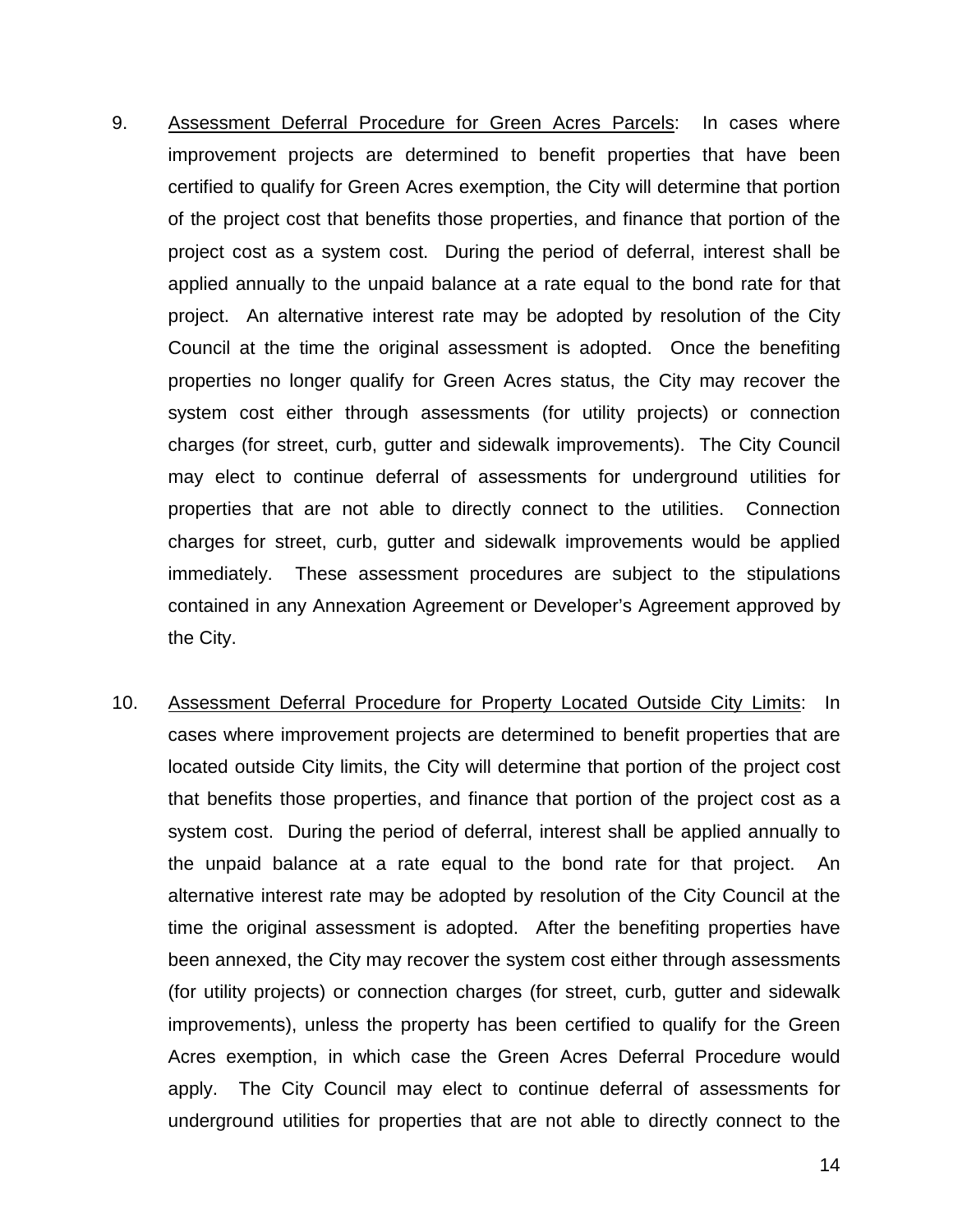utilities. Connection charges for street, curb, gutter and sidewalk improvements would be applied immediately. These assessment procedures are subject to the stipulations contained in any Annexation Agreement or Developer's Agreement approved by the City.

- 11. Interest Rate on Assessments: Interest rates vary depending on the condition of the bond market at the time of project financing. The City will determine the interest rate to be used for each specific project. The project interest rate will be charged on an annual basis on the unpaid balance of the total assessment.
- 12. Length of Assessment: The assessment period for all improvements is subject to the requirements of the bond market at the time of project financing and thus may vary in length from the time periods proposed.

### **VI. Determination of Assessment Rate and Terms**

#### 1. Sanitary Sewer Assessment Formula:

Assessments to be levied against properties within the benefited area shall be distributed to those properties on the basis of the following provisions:

- a. Assessment Rate: The assessment rate shall be equal to the "assessable cost" of the improvement divided by the total number of assessable units benefited by the improvement. Projects having an uneven distribution of benefits may be subdivided into separate improvements using multiple assessment methods and rates to more equitably apportion the assessments.
- b. Assessable Units: The assessable units shall be determined as follows:
	- i. *Lateral Sewers*. The assessable unit shall be the "adjusted front footage" of the property, unless otherwise specified by the Council.
	- ii. *Trunk Sewer and Lift Station.* The assessable unit shall be the area (square foot or acre) of the benefited property, both present and future, as determined in the project design, unless otherwise specified by the Council.
	- iii. *Sewer and Water Services.* The assessment shall be based on the number of sewer and/or water services installed for each individual property. This is the fixed cost method of assessment.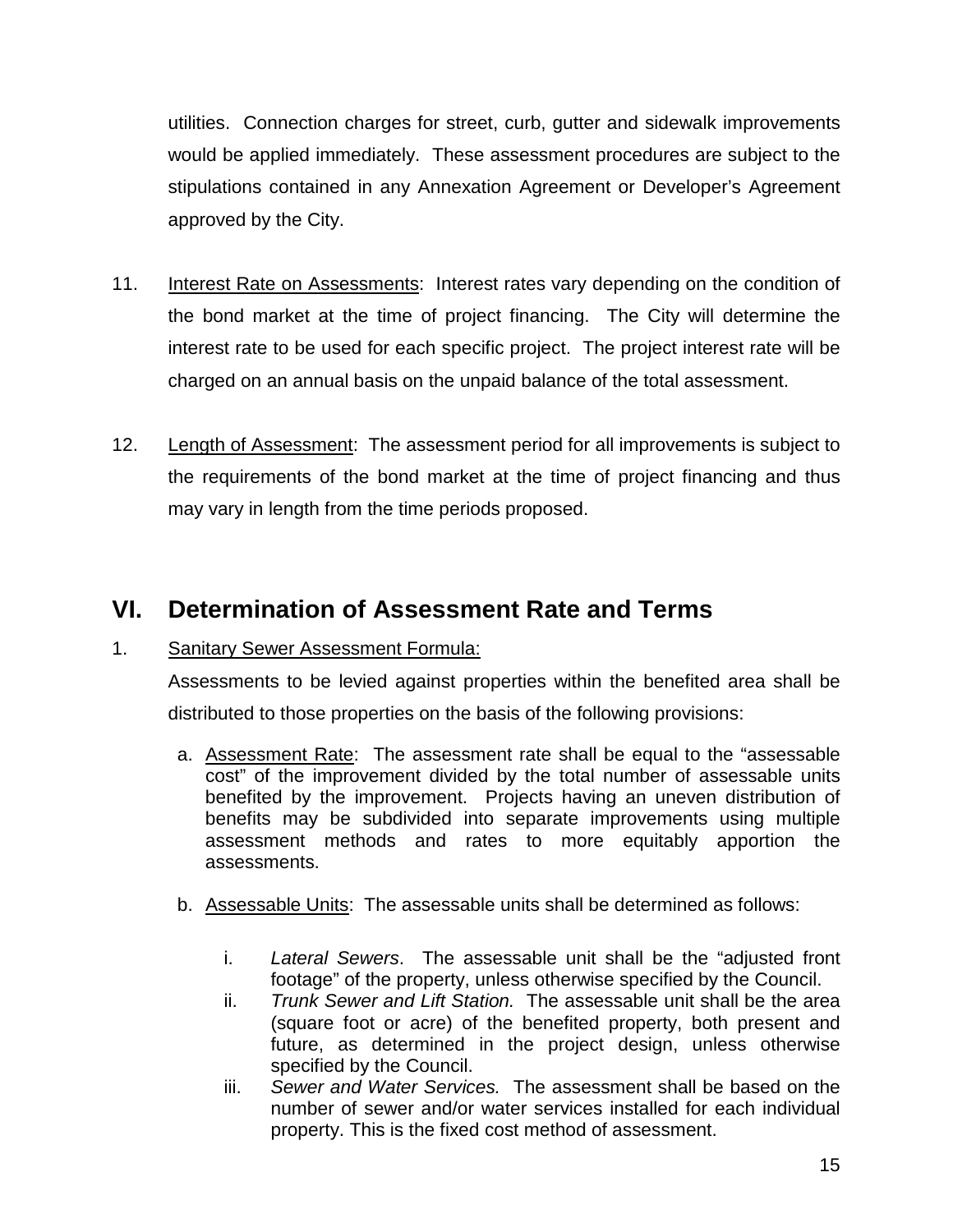- c. Assessable Cost: The assessable cost shall be determined in accordance with Section IV of this policy, except that repair or replacement projects, if they are to be assessed, may be modified based on the age of the existing sanitary sewer.
- d. Assessment Formula, Repair or Replacement: The following table shows the cost split for repair and/or replacement of sanitary sewers (trunk sewers, lateral sewers, and lift stations), if they are to be assessed.

| <b>Years After First</b><br><b>Assessment Levied</b> <sup>1</sup> | City Share <sup>2</sup> | Assessed Share <sup>2</sup> |
|-------------------------------------------------------------------|-------------------------|-----------------------------|
| 0-25 years                                                        | 100%                    | $0\%$                       |
| 26-50 years                                                       | 80%                     | 20%                         |
| 51-75 years                                                       | 70%                     | 30%                         |
| 76-100 years                                                      | 60%                     | 40%                         |
| Over 100 years                                                    | 50%                     | 50%                         |

<sup>1</sup>First assessment refers to the original assessment for properties developed or platted at or before the time the improvement is constructed or to the deferred assessment for properties developed or platted some time after the improvement is constructed. <sup>2</sup> Percentage based on project construction cost. The assessed share of the project cost, as listed in the above table, will be apportioned against the benefiting properties. Staff will use standard procedures to determine the benefiting property for each specific project.

e. Length of Assessment: The assessment period for sanitary sewer improvements, including new construction and replacement projects, is twenty-five years, except for sewer and water services which may have a ten-year assessment period.

#### 2. Storm Sewer Assessment Formula:

Assessments to be levied against properties within the benefited area shall be

distributed to those properties on the basis of the following provisions:

- a. Assessment Rate: The assessment rate shall be equal to the "assessable cost" of the improvement divided by the total number of assessable units benefited by the improvement. Projects having an uneven distribution of benefits may be subdivided into separate improvements using multiple assessment methods and rates to more equitably apportion the assessments.
- b. Assessable Units: The assessable unit, unless otherwise specified by the Council, shall be the gross area (square foot or acre) of the benefited properties, both present and future, as determined in the project design.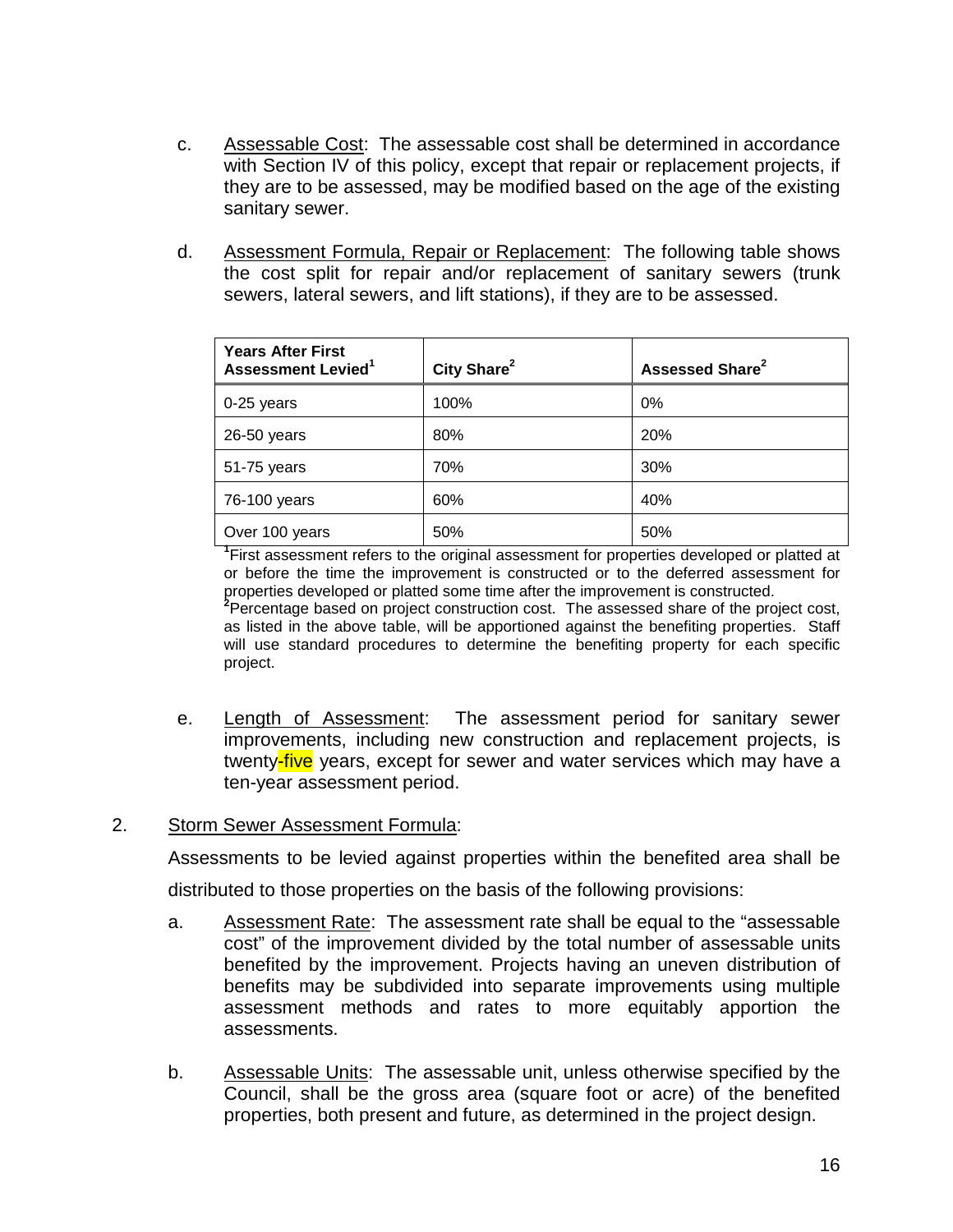- c. Assessable Cost: The assessable cost shall be determined in accordance with Section IV of this policy, except that repair or replacement projects may be modified based on the age of the existing storm sewer.
- d. Assessment Formula, Repair or Replacement: The cost split for repair and/or replacement of storm sewers, lift stations, and miscellaneous drainage improvements, if they are to be assessed, will be assessed in the same manner as sanitary sewer replacement, as shown in the table in Section V.1.d.
- e. Length of Assessment: The assessment period for storm sewers, lift stations, and miscellaneous drainage improvements is twenty-five years.

#### 3. Driveway Assessment Formula:

Assessments to be levied against properties within the benefited area shall be distributed to those properties on the basis of the following provisions:

- a. Assessment Rate: The assessment rate for each individual property shall be equal to the "assessable cost" of the project divided by the total number of assessable units benefited by the improvement.
- b. Assessable Units: The assessable unit, unless otherwise specified by the Council, shall be the "adjusted front footage" of the benefited properties. The size and design standard of individual driveways determines the assessment for that property.
- c. Assessable Cost: The assessable cost shall be determined in accordance with Section IV of this policy.
- d. Length of Assessment: The assessment period for driveways is twentyfive years.

#### 4. Street Pavement, Curb, Gutter and Sidewalk Assessment Formula:

Assessments to be levied against properties within the benefited area shall be distributed to those properties on the basis of the following provisions:

- a. New Local Street Construction: The assessment rate for the construction of new local streets shall be equal to the "assessable cost" of the improvement divided by the total adjusted front footage (both existing and future) benefited by the improvement, as determined in the project design.
- b. Local Street Reconstruction/Rehabilitation: The assessment rate for reconstruction or rehabilitation of local streets shall be equal to the assessable cost of the improvement divided by the total front and side lot footage.
- c. New Collector & Arterial Street Construction: The assessment rate for the construction of new arterial and collector streets shall be equal to the assessable cost of the improvement divided by the total gross benefiting